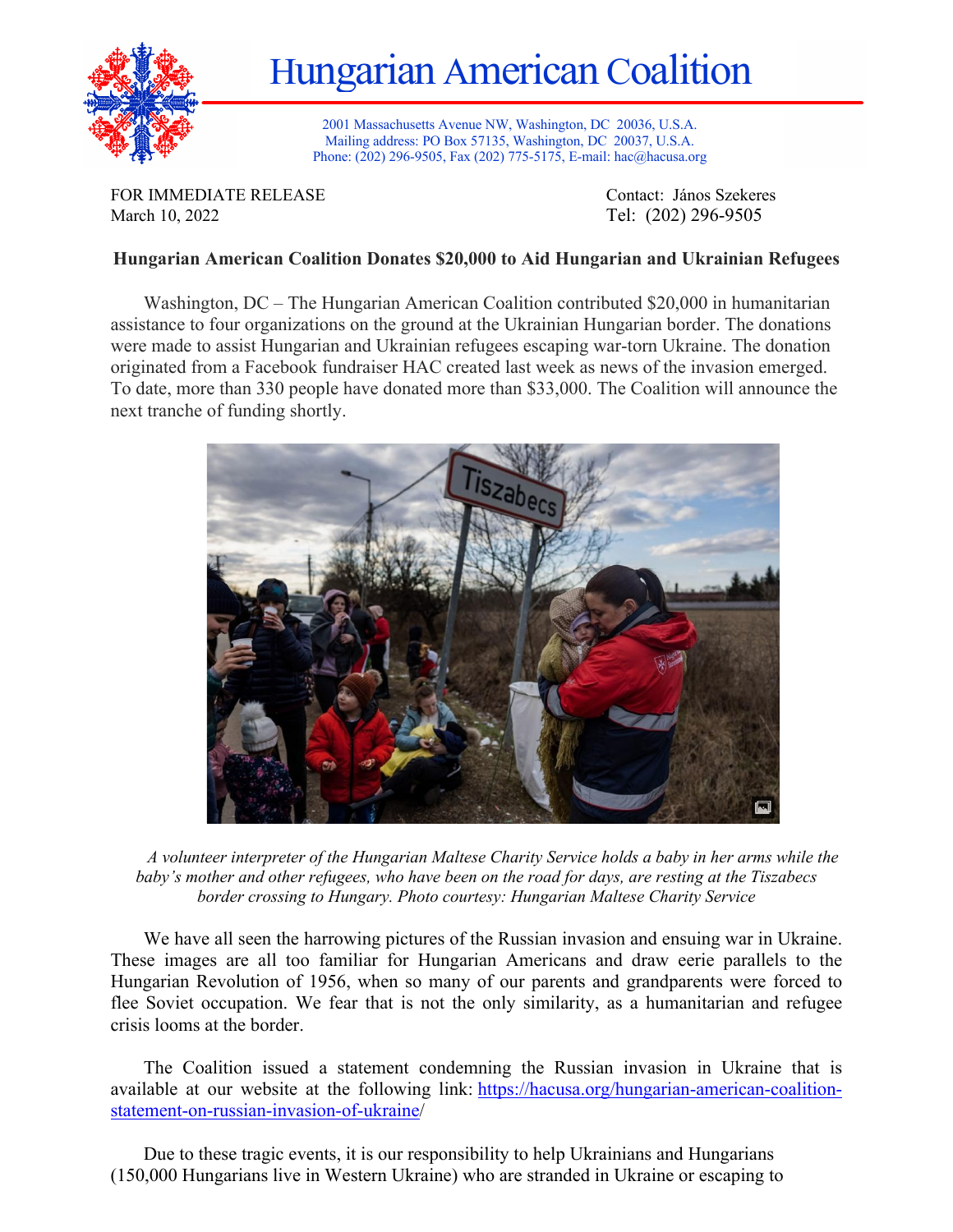Hungary. Our goal is to work with partner organizations that are established in-country and onthe-ground to deliver immediate aid to those in need.

The Coalition's Executive Committee made donations to four organizations: \$10,000 will be donated to the work of the Hungarian Maltese Charity Service (Magyar Máltai Szeretetszolgálat); \$5,000 will go to support Hungarian Interchurch Aid (Ökumenikus Segélyszervezet); \$2,500 will be given to local governments in the Subcarpathia region of Hungary; and \$2,500 will be provided to support the work of the Carpathian Foundation, the Coalition's member organization.

The Hungarian Maltese Charity Service launched a comprehensive humanitarian aid program in response to the crisis. The staff of the charity is constantly present at the Beregsurány assistance point on the Ukrainian-Hungarian border and at the Keleti Railway Station in Budapest. Families fleeing the war are assisted by the staff and volunteers of the Charity Service with food, tea, blankets, information and internet access, as well as transportation arrangements, with increased attention to the most vulnerable groups. More information on their activities is available here: https://adomanyozz.hu/program/ukrajna

Hungarian Interchurch Aid is providing immediate assistance to those who have been forced to leave everything behind and is launching a comprehensive relief program to support them. They have strengthened their center in Berehovo, which can support tens of thousands of IDP's arriving in the region if needed, and they set up a coordination center in Lviv as well. They are continuing to supply durable food and hygiene supplies from Hungary in response to the current shortage of goods in Transcarpathia and they set up an assistance point near the Beregsurany-Astyria border crossing on the Ukrainian side, where they provide food, tea, blankets and hygiene items to refugees who have been waiting for hours. More information on their activities is available here: https://segelyszervezet.hu/en/campaigns/war-in-ukraine/

Supported local governments are in cities bordering Ukraine and their cooperation to help people in need is an initiative led by Sándor Filep, Mayor of Vásárosnamény and Attila Tilki, MP in charge of the region.

The Carpathian Foundation runs its programs to fulfill the following main objectives: to support local development initiatives of NGOs and communities; to support disadvantaged rural areas and vulnerable groups; to raise social awareness and to support disadvantaged youth. They have direct links to East Slovakia and Subcarpathia through their offices in Košice, Slovakia and Uzhhorod, Ukraine and are in constant contact with them to learn more about immediate needs in Subcarpathia. They are committed to allocate funds to the following initiatives: specific material donations to Subcarpathia; assist to receive and help women, children and especially the Roma at the border; and guaranteeing the safety, well-being and education of children in refugee camps or in the settlements where they are placed.

The Coalition continues to raise funds to aid Hungarian and Ukrainian refugees and encourages its members and supporters to consider helping this worthy cause. Our fundraiser campaign is available at the following link: https://www.facebook.com/donate/1060779347987875/4907940085960551/

If you are more comfortable to help on other platforms, you can support this cause via PayPal indicating 'Aid to Hungarian and Ukrainian refugees' (click here); or you are welcome to send your tax-deductible donations via check to our mailing address: